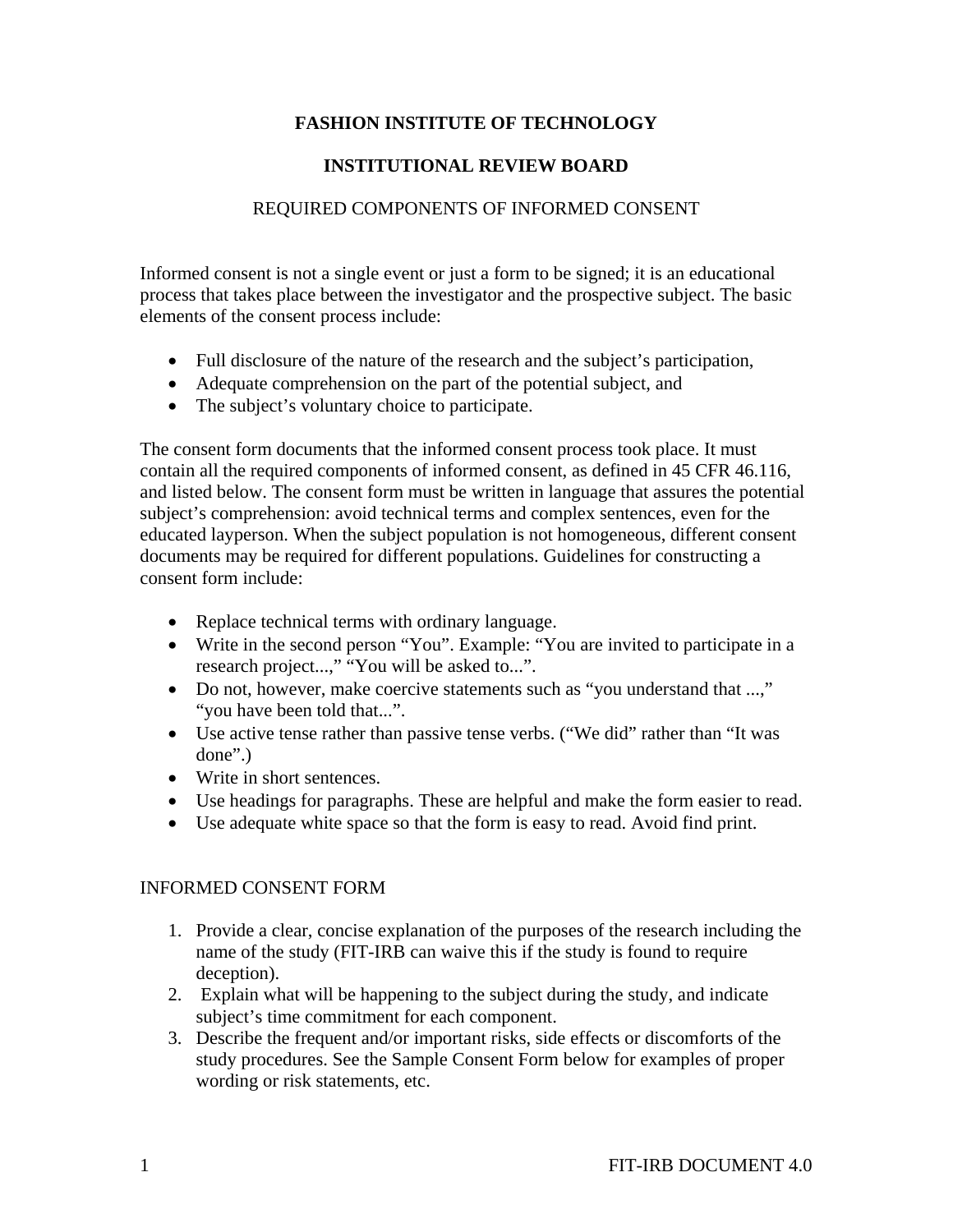- 4. Describe any benefit from participating. Learning about how experiments are conducted, receiving a gift, or earning extra credit for being a research subject is NOT a benefit. Gifts and extra credit are considered compensation.
- 5. State that the subject's participation is voluntary, the subject may refuse to participate before the study begins, discontinue at any time, or skip any questions that may make him/her feel uncomfortable, with no affect or penalty to him/her, the compensation earned before withdrawing, or academic standing or record.
- 6. State that the subject is allowed to ask questions concerning the study, both before agreeing to be involved and during the course of the study. See required contact information in #11 below.
- 7. Describe how subject's confidentiality will be protected.
- 8. Describe what will be done with the data once the study is completed.
- 9. Indicate that recording devices, audio or visual, are being used (when applicable).
	- i. Describe what will be done with any video or audio tapes upon the completion of the study (destroyed, erased, archived, etc.), and when (after transcription, 3 years, 5 years, etc.).
	- ii. Provide a separate signature line on the consent form for the subject to agree to be video/audio taped or photographed. For example:

Please sign below if you are willing to have this interview recorded on tape (specify audio or video). You may still participate in this study if you are not willing to have the interview recorded.

I am willing to have this interview recorded on tape: Signed: \_\_\_\_\_\_\_\_\_\_\_\_\_\_\_\_\_\_\_\_\_\_\_\_\_\_\_\_\_\_\_\_\_\_\_\_ Date:\_\_\_\_\_\_\_\_\_\_\_\_\_\_\_\_\_\_\_\_\_\_\_\_

- 10. Indicate that the subject shall receive a copy of the signed and dated consent form.
- 11. Provide the name(s) of the investigator(s) and contact information.
- 12. Indicate that the subject may contact the Fashion Institute of Technology Institutional Review Board (FIT-IRB) with any concerns or complaints.
- 13. Include the following statement at the bottom of the form: "This consent form will be kept by the researcher for at least three years beyond the end of the study and was approved by the FIT-IRB on [date]."

REMEMBER: if the subject is under the age of 18, parental consent is required. This includes college and university students under the age of 18. If the subject is 7-17 years old, child assent is also required.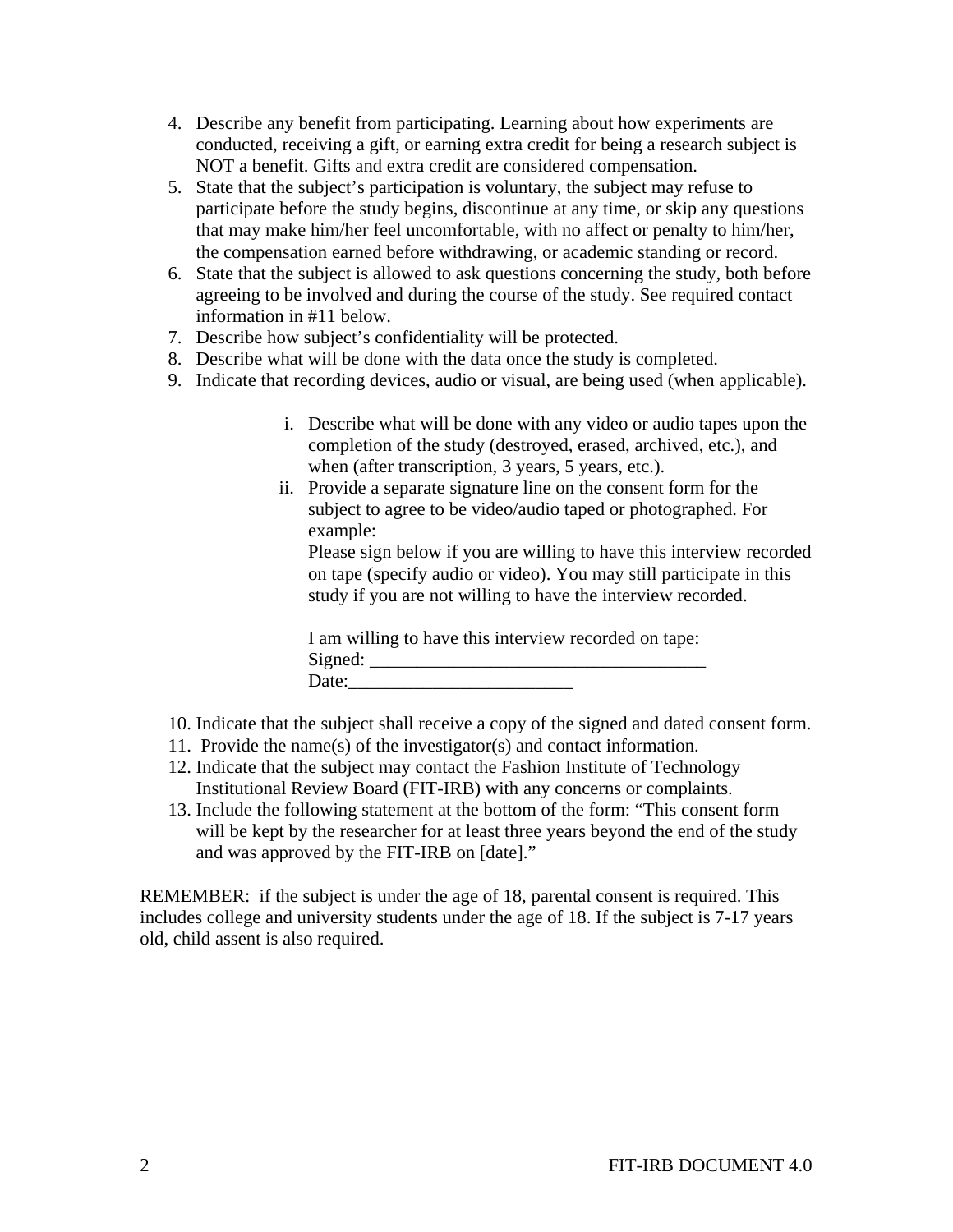# [Title of Study] Consent Form

You are invited to participate in a research study of [insert general statement about study]. You were selected as a possible participant because [explain how subject was identified]. We ask that you read this form and ask any questions you may have before agreeing to be in the study.

Background Information: The purpose of this study is [explain research questions and purpose in lay language].

Procedures: If you agree to be in this study, we will ask you to do the following: [explain tasks and procedures; subjects should be told about length of time for participation, frequency of procedure, etc.]

Risks and Benefits of Being in the Study: There is the risk of [risks must be explained, including the likelihood of the risk].

or

We do not anticipate any risks for you participating in this study, other than those encountered in day-to-day life.

The direct benefits to participating are [if no direct benefit to the subject, state that fact here].

and/or

Indirect benefits to participation are [explain how subjects might benefit; e.g. contribution to knowledge, etc.]

[Learning about how experiments are conducted, or having the "opportunity to interact with investigators" is NOT a benefit of participating in a study.

Compensation: [If the subject will receive a cash or other incentive or extra credit in a class for participating, that should be listed here --NOT under Benefits.]

Voluntary Nature of Participation: Your decision whether or not to participate will not affect your current or future relations with the Fashion Institute of Technology [or with other cooperating entities]. [If questionnaire or survey, explain that subject may skip any questions they don't feel comfortable answering.] If you decide to participate, you are free to withdraw at any time without affecting those relationships. [Explain if monetary benefits will be adjusted due to early withdrawal.]

Confidentiality: The records of this study will be kept private. In any sort of report we might publish, we will not include any information that will make it possible to identify you. Research records will be kept in a locked file; only the researchers will have access